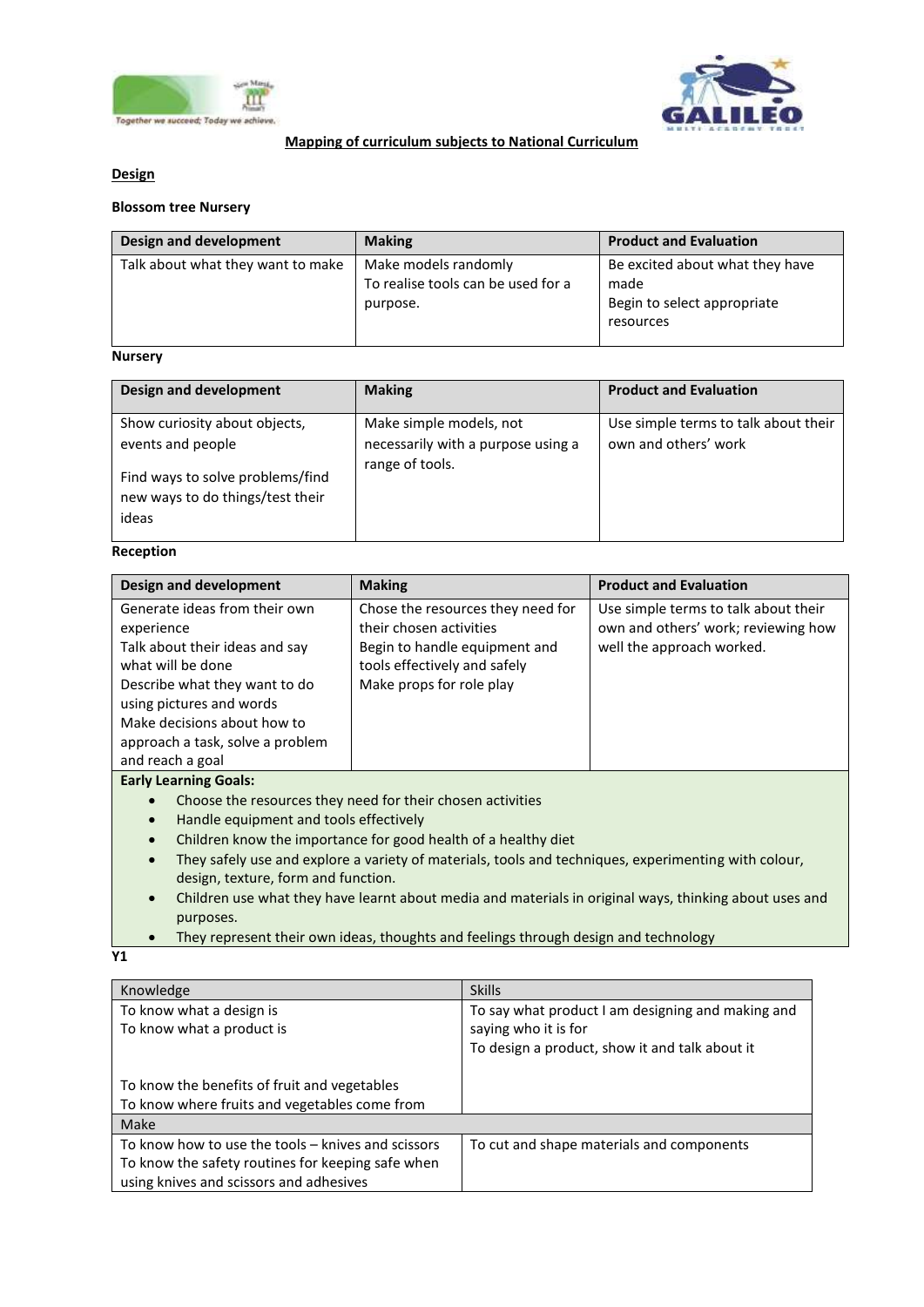



| Together we succeed; Today we achieve             |                                      |
|---------------------------------------------------|--------------------------------------|
| To know how to assemble and join using adhesives  |                                      |
| Evaluate                                          |                                      |
|                                                   | To say if I like my finished product |
| Technical knowledge                               |                                      |
| To know how to make a structure more stable by    |                                      |
| using different materials                         |                                      |
| To know how to make a structure stronger by using |                                      |
| different materials                               |                                      |
| Υ2                                                |                                      |

| Knowledge                                                                           | <b>Skills</b>                                      |
|-------------------------------------------------------------------------------------|----------------------------------------------------|
| To know what a template/pattern is                                                  | To say how my product will work                    |
|                                                                                     | To say who my product is for                       |
|                                                                                     | To plan and design a product                       |
|                                                                                     | To produce a template/pattern to present           |
| To know the main rules for food hygiene                                             | To use simple scales or balances                   |
| To know the different between raw and cooked                                        |                                                    |
| food                                                                                |                                                    |
|                                                                                     |                                                    |
| Make                                                                                |                                                    |
| To know how to use the tools scissors, roller cutter<br>and knives                  |                                                    |
| To know how to use the construction materials: art                                  |                                                    |
| straws and corrugated plastic sheets                                                |                                                    |
| To know the textiles Binka, felt and cotton                                         |                                                    |
| To know the ingredients flour, butter, water eggs                                   |                                                    |
| and yeast                                                                           |                                                    |
| To know how to cut using scissors, knives, roller                                   |                                                    |
| cutters                                                                             |                                                    |
| To know how to measure using a 30cm rule and a                                      |                                                    |
| 1m rule                                                                             |                                                    |
| To know how to shape using cutting, folding and                                     |                                                    |
| joining techniques                                                                  |                                                    |
| To assemble and join using adhesives, including a<br>glue gun and needle and thread |                                                    |
| To finish a product using appropriate packaging                                     |                                                    |
|                                                                                     |                                                    |
| Evaluate                                                                            |                                                    |
|                                                                                     | To compare my product to the plan, saying if it is |
|                                                                                     | usable for the user and purpose                    |
|                                                                                     |                                                    |
|                                                                                     |                                                    |
| <b>Technical Knowledge</b>                                                          |                                                    |
| To know how to use various mechanisms: levers,                                      |                                                    |
| sliders, wheels and axels                                                           |                                                    |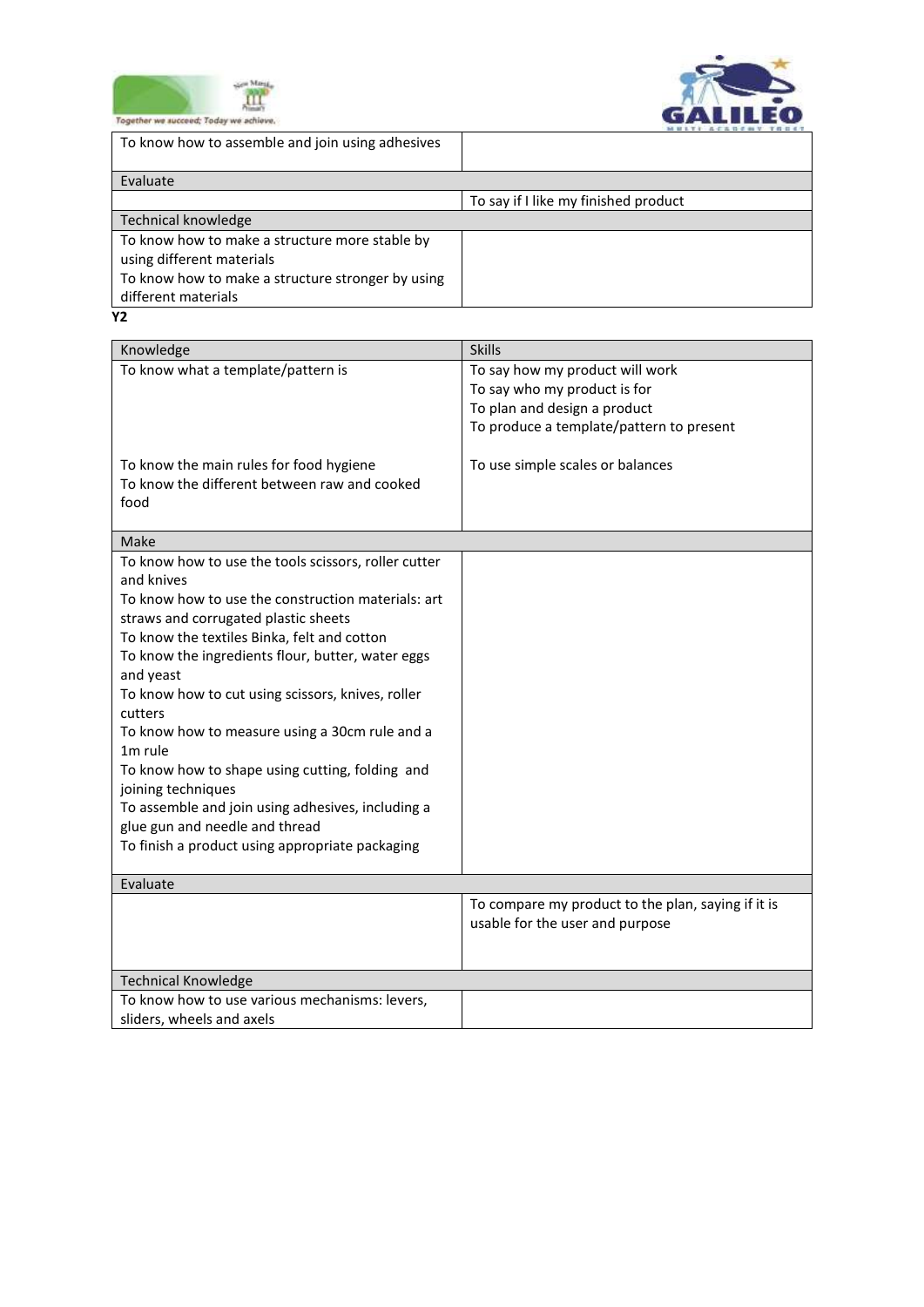

### **Key stage 1 End Point**

*Pupils should be taught to:* 

#### **Design**

- design purposeful, functional, appealing products for themselves and other users based on design criteria
- generate, develop, model and communicate their ideas through talking, drawing, templates, mockups and, where appropriate, information and communication technology

### **Make**

- select from and use a range of tools and equipment to perform practical tasks [for example, cutting, shaping, joining and finishing]
- select from and use a wide range of materials and components, including construction materials, textiles and ingredients, according to their characteristics

#### **Evaluate**

- explore and evaluate a range of existing products
- evaluate their ideas and products against design criteria

#### **Technical knowledge**

- build structures, exploring how they can be made stronger, stiffer and more stable
- explore and use mechanisms [for example, levers, sliders, wheels and axles], in their products.

### **Cooking and Nutrition**

- use the basic principles of a healthy and varied diet to prepare dishes
- understand where food comes from.
- **Y3**

| Knowledge                                             | <b>Skills</b>                                        |
|-------------------------------------------------------|------------------------------------------------------|
| To know what a model is                               | To gather information to develop my own design       |
| To know what an annotated sketch is                   | To develop, model and communicate my idea            |
| To know how to boil food                              | through discussion and annotated sketches            |
|                                                       |                                                      |
| Make                                                  |                                                      |
| To know the tools vice, coping saw, junior hacksaw,   | To use a sequence of actions I need to complete and  |
| sandpaper and file                                    | make my product                                      |
|                                                       |                                                      |
| To begin to select their own ingredients when         | To make good presentation of food                    |
| cooking or baking                                     |                                                      |
| To use packaging to identify where a fruit or         |                                                      |
| vegetable comes from                                  |                                                      |
| Evaluate                                              |                                                      |
|                                                       | To carry out evaluations and record using tables and |
|                                                       | graphs                                               |
| <b>Technical knowledge</b>                            |                                                      |
| To know how to strengthen, stiffen and reinforce      |                                                      |
| complex structures using struts, rafters, cross brace |                                                      |
| and girders                                           |                                                      |
|                                                       |                                                      |
| To know safe ways to store food                       |                                                      |

**Y4**

| Knowledge                                           | <b>Skills</b>                                       |
|-----------------------------------------------------|-----------------------------------------------------|
| To know what a cross sectional diagram is           | To gather information to develop my own design      |
|                                                     | and use it to inform ideas                          |
| To know which fruits and vegetables are best suited | To gather information to develop my design and use  |
| for which recipe                                    | it to inform ideas through cross sectional diagrams |
|                                                     |                                                     |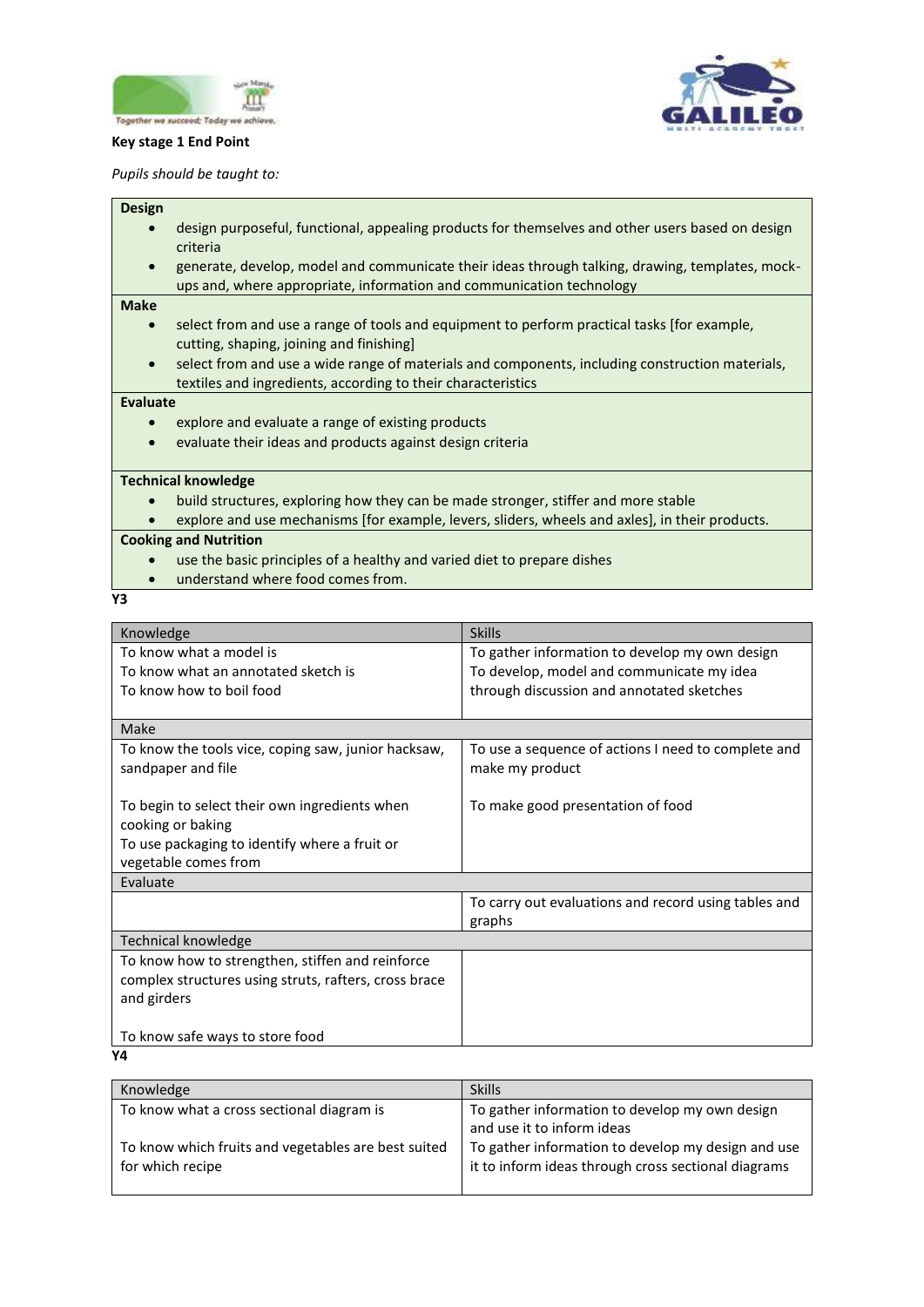



| logether we succeed; Today we achieve.                                                  |                                                                                                                                                    |
|-----------------------------------------------------------------------------------------|----------------------------------------------------------------------------------------------------------------------------------------------------|
| To know which animals various meats comes from                                          | To be able to identify the seasonality of fruit and<br>vegetables                                                                                  |
| To know which foods are best suited to boiling,<br>baking and roasting                  |                                                                                                                                                    |
| Make                                                                                    |                                                                                                                                                    |
| To know how to work with wood and plastic                                               | To select and use appropriate equipment and tools<br>to prepare and combine materials<br>To be able to select materials according to<br>preference |
| Evaluate                                                                                |                                                                                                                                                    |
| To know what design criteria is                                                         | To evaluate on going work, making simple changes –<br>for example colour and materials, with reference to<br>design criteria                       |
|                                                                                         | To evaluate food by taste, texture and flavour                                                                                                     |
| <b>Technical knowledge</b>                                                              |                                                                                                                                                    |
| To know how to use the mechanical systems: gears,<br>pulleys, cams, levers and linkages |                                                                                                                                                    |
| Υ5                                                                                      |                                                                                                                                                    |

| Knowledge                                                                                  | <b>Skills</b>                                        |
|--------------------------------------------------------------------------------------------|------------------------------------------------------|
| To know what a prototype is                                                                | To gather a range of information to develop my own   |
|                                                                                            | design and use it to inform ideas                    |
| To know which foods are best suited to boiling,                                            | To gather a range of information to develop my own   |
| baking, roasting and frying                                                                | design and use it to inform ideas through prototypes |
|                                                                                            |                                                      |
| Make                                                                                       |                                                      |
|                                                                                            |                                                      |
| To know how to measure using various scales To<br>measure mass and using trigonometry sets | To write instructions on how to make my product      |
|                                                                                            | To identify the most appropriate fruits and          |
| To use proportions when cooking, by doubling and                                           | vegetables to use for recipes based on cost,         |
| halving recipes                                                                            | seasonality and environmental footprint              |
|                                                                                            |                                                      |
| To know how to identify the environmental                                                  |                                                      |
| footprint of foodstuffs apart from fruit and                                               |                                                      |
| vegetables (meat, canned goods, dried goods)                                               |                                                      |
| Evaluate                                                                                   |                                                      |
|                                                                                            | To carry out evaluations on a range of products and  |
|                                                                                            | record using labels, graphs and charts               |
| <b>Technical knowledge</b>                                                                 |                                                      |
| To know how to use electrical systems in their                                             |                                                      |
| products incorporating: bulbs, switches, buzzers and                                       |                                                      |
| motors                                                                                     |                                                      |
|                                                                                            |                                                      |

**Y6**

| Knowledge                             | <b>Skills</b>                                                                                                                                                                                                |
|---------------------------------------|--------------------------------------------------------------------------------------------------------------------------------------------------------------------------------------------------------------|
| To know what computer aided design is | To gather information from a range of sources to<br>develop my own design and use it to inform ideas<br>To gather information from a range of sources to<br>develop my own design and use it to inform ideas |
| Make                                  | through pattern pieces and computer aided design                                                                                                                                                             |